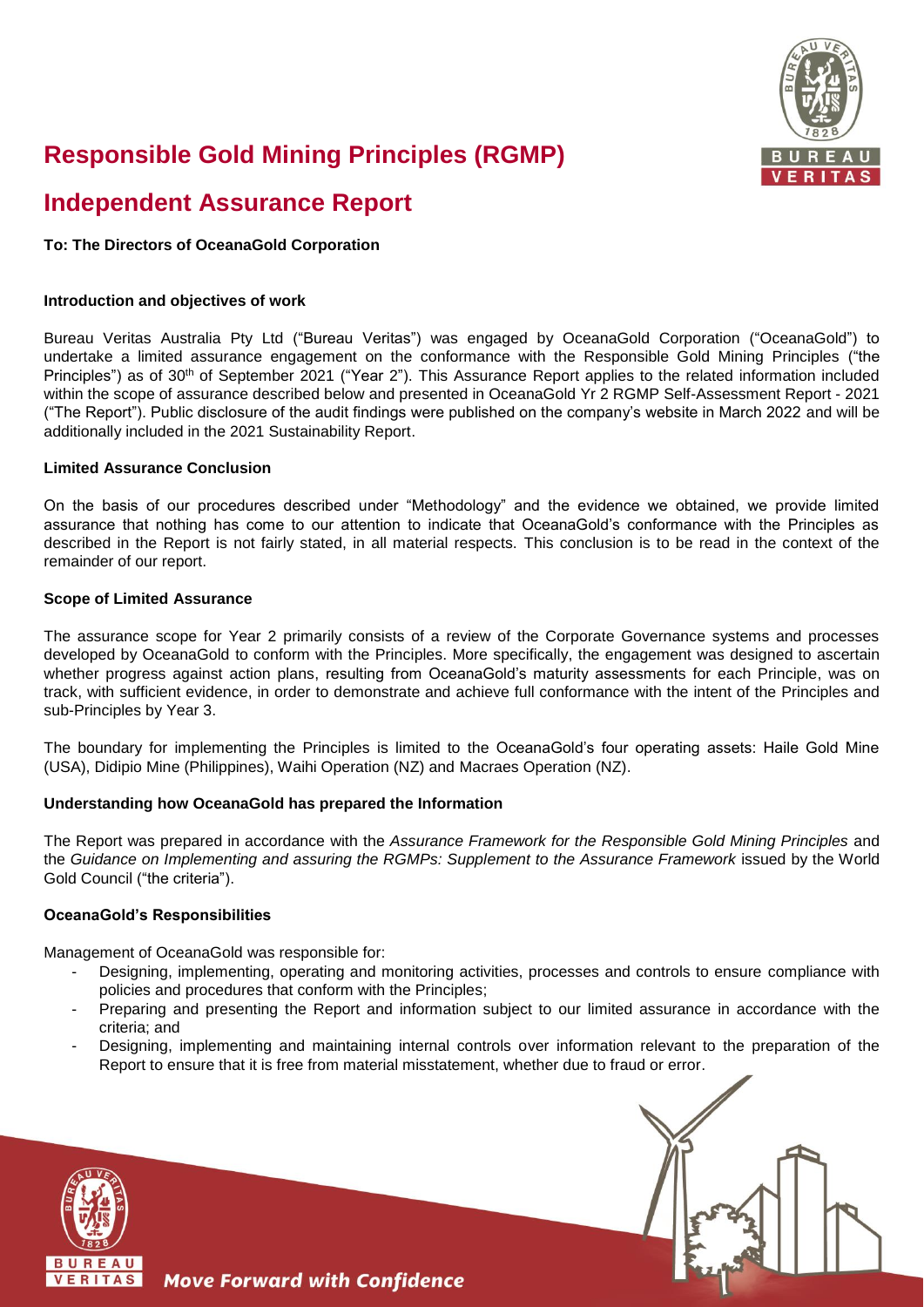

#### **Our Responsibilities**

Bureau Veritas was responsible for:

- Planning and performing the engagement to obtain limited assurance about whether the information included within the scope of assurance is free from material misstatement, whether due to fraud or error;
- Forming an independent conclusion, based on the procedures we have performed and the evidence we have obtained; and
- Reporting our conclusion to the Directors of OceanaGold.

Bureau Veritas was not involved in the drafting of the Report and our independence has not been compromised.

#### **Methodology**

Our limited assurance engagement was performed in accordance with International Standard on Assurance Engagements (ISAE) 3000 (Revised) *Assurance Engagements other than Audits or Reviews of Historical Financial Information,* issued by the International Auditing and Assurance Standards Board and the guidance set out in the *Assurance Framework for the Responsible Gold Mining Principles* and the *Guidance on Implementing and assuring the RGMPs: Supplement to the Assurance Framework* issued by the World Gold Council.

The extent of evidence-gathering procedures performed in a limited assurance engagement is less than for a reasonable level of assurance, and therefore a lower level of assurance is provided.

Our work was planned and executed in a manner designed to produce a limited level of assurance and to provide a sound basis for our conclusions. The following procedures were performed:

- Enquiries of management to gain an understanding of OceanaGold's processes and risk management protocols in place;
- Enquiries of staff at corporate level responsible for developing systems and processes to conform with the Principles;
- Assessment of the suitability of policies, procedures and internal controls that OceanaGold has in place or is developing to conform with the Principles; and
- Review of the accuracy of the statement of progress on developing internal systems and processes to conform with the Principles.

These activities are in line with the expectations of World Gold Council members companies in the second year of implementation of the Principles.

# **Inherent Limitations and Exclusions**

Non-financial information, such as the OceanaGold's conformance with the Principles, is subject to more inherent limitations than financial information, given the more qualitative characteristics of the subject matter and the methods used for determining conformance. The absence of a significant body of established practice on which to draw to evaluate and measure nonfinancial information allows for different, but acceptable, measurement techniques and can affect comparability between entities and over time.





**Move Forward with Confidence**